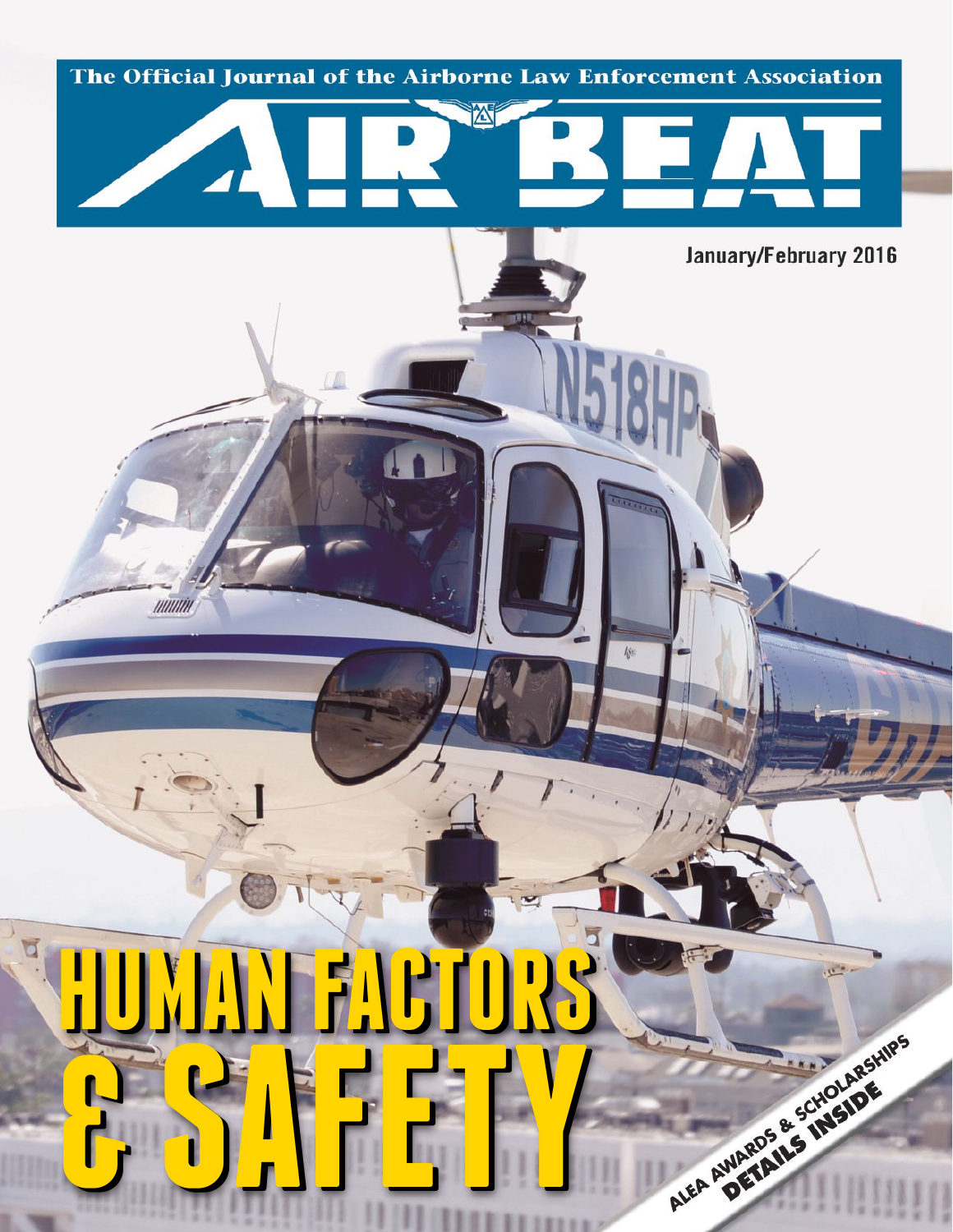

*On the cover: A California Highway Patrol Air Operations Unit helicopter lands on the heli-pad at the Los Angeles (CA) Police Department Air Support Division-hosted Annual Chili Fly-In 2015. Courtesy Eric Jensen.*

*Above: Courtesy of Eric Jensen.*

Air Beat magazine is published bimonthly, plus a bonus Conference Preview Issue and<br>annual Buyer's Guide, by the Airborne Law Enforcement Association, Inc. (ALEA), a public<br>benefit, non-profit California corporation. Annua the educational and air safety objectives advanced for public safety aviation. © Copyright<br>2016 by the Airborne Law Enforcement Association. All rights reserved. Reproduction of this journal in whole or in part without written permission from the Editor is prohibited. Product<br>and corporate names mentioned in this journal are the trademarks or registered trademarks of their respective companies. The views, thoughts, and opinions expressed herein do not<br>necessarily represent those of the ALEA, its Board of Directors, staff or membership; nor shalt<br>their publication imply endorsement o therein. ALEA disclaims all warranties, express or implied, and makes no judgment regarding<br>the accuracy of posted information. In no event will ALEA be liable to any party for any direct, *indirect, special or consequential damages resulting from the publication or any subsequent public distribution thereof.*

**January / February • 2016 TABLE OF CONTENTS**

# **Features**

- **12 The Weight of Saying No**
- **16 The Perfect Trap: Human Factors Study of Coast Guard 6017**
- **18 Conquer Hazards, Tame Risks**
- **20 Human Factors: A Top-Down, Bottom-Up Safety Culture**
- **22 Sensation, Perception and Action: Unconventional Ways to Present Useful Data to Pilots**
- **24 The Black Hole Approach: A Big Reason for CFIT**
- **28 New HUMS: An Unexpected Discovery**
- **38 Conquering PTSD: Your Safety Depends on It**
- **40 Standards: The Benchmark of Safety**
- **46 Factors of Fatigue: Florida Agriculture Crashes Expose Risks**
- **50 Collective Wisdom: 5 Traits of Safety-Minded Professionals**

# **Departments**

- **6 Newswatch**
- **9 Calendar of Events**
- **10 Safety We're Only Human: Connecting the Safety Dots**
- **30 Unit Profile Minnesota DNR Aviation Unit**
- **34 Above & Beyond SMS & Beyond: Basque Safety Officer Reflects**
- **42 UAS Corner Policing Rogue Drone Operators**
- **48 Medical Physiology of Public Safety**
- **51 Above & Beyond Distractions: Awareness Can Improve Safety**
- **52 Corporate Member Profile Night Flight Concepts, Inc.**
- **54 Corporate Member Profile Transaero, Inc.**
- **56 Corporate Member Profile Gibson & Barnes**
- **58 2016 ALEA Awards & Scholarships**
- **60 Seminar Snapshots ALEA Central Region Safety Seminar**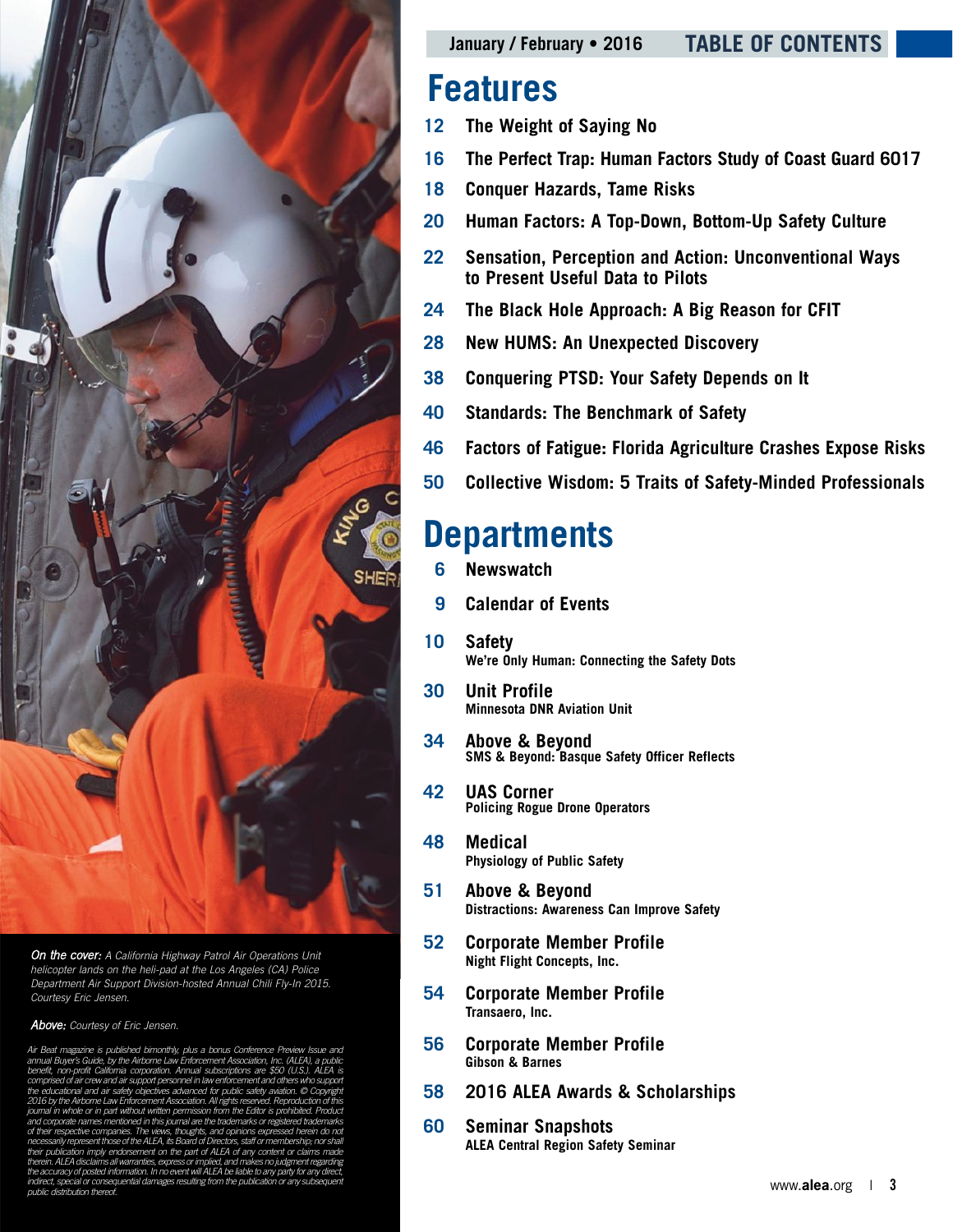# **FROM YOUR ALEA BOARD**





**PRESIDENT** *Steve Roussell*

*Air Beat* traditionally puts an emphasis on safety as we enter each New Year. It's a metaphorical fresh start to incidents and accidents, a mindset driven largely by the Federal Aviation Administration and National Transportation Safety Board's statistical accounting for such things. But let us not forget the impact of our industry's prior incidents and accidents. Let's not forget the lessons learned from prior mistakes or those people tragically affected when threat and error management fails.

As we begin 2016, let's each make a conscious effort to improve safety, a sort of New Year's resolution to improve the safety culture wherever you work. I implore each of you to find at least one common practice of your unit that everyone knows is contrary to established safety practices and simply bring it up at your next briefing. I ask each of you to identify at least one latent condition in your workplace and address it. If you have never heard the term "latent condition" or if you have never had formal training on identifying latent conditions, I beg of you to attend an aviation safety class near you. If a safety class does not exist near you or travelling is limited by finance or policy within your unit, call me or e-mail me or send smoke signals. ALEA will bring one to you. It truly is that important.

*Steve*



#### **AIRBORNE LAW ENFORCEMENT ASSOCIATION, INC.**

50 Carroll Creek Way, Suite 260 Frederick, MD 21701 (301) 631-2406 • (301) 631-2466/fax

#### **EXECUTIVE DIRECTOR/CEO**

**Daniel B. Schwarzbach** Houston (TX) Police Department (301) 631-2406 • (301) 631-2466/fax e-mail: *dschwarzbach@alea.org*

**BOARD OF DIRECTORS**

**PRESIDENT Steve Roussell** Los Angeles (CA) Police Department Air Support Division (213) 473-8180 e-mail: *sroussell@alea.org*

#### **VICE PRESIDENT**

**Kevin R. Caffery** Erie County (NY) Sheriff's Office (716) 662-6150 • (716) 648-6658/fax e-mail: *kcaffery@alea.org*

#### **SECRETARY**

**Dan Cunningham** St. Louis County (MO) Police Department (314) 640-5022 e-mail: *dcunningham@alea.org*

#### **TREASURER**

**Gregg Weitzman** Santa Barbara County (CA) Sheriff's Department (805) 681-4100 e-mail: *gweitzman@alea.org*

#### **REGIONAL DIRECTORS**

**CANADIAN REGION Murray Maschmeyer** Edmonton Police Service (780) 984-1577 e-mail: *mmaschmeyer@alea.org*

#### **CENTRAL REGION**

**Ryan C. Miller** Austin (TX) Police Dept. Air Operations Unit (512) 887-7328 e-mail: *rmiller@alea.org*

**MIDWEST REGION Delon Freund** Chicago (IL) Police Department Marine and Helicopter Unit (312) 747-1376

e-mail: *dfreund@alea.org*

**NORTHEAST REGION David McVey**

Baltimore County (MD) Police Department (410) 887-0280 email: *dmcvey@alea.org*

#### **SOUTHEAST REGION**

**Richard Bray** Alachua County (FL) Sheriff's Office Aviation Unit (352) 260-7116 e-mail: *rbray@alea.org*

#### **WESTERN REGION**

**Dave Ellis** Spokane County (WA) Sheriff's Office Air Support Unit (509) 477-3290 e-mail: *dellis@alea.org*

#### **CORPORATE REPRESENTATIVE**

**Ed Van Winkle** Airbus Helicopters (214) 470-9436/cell e-mail: *ewinkle@alea.org*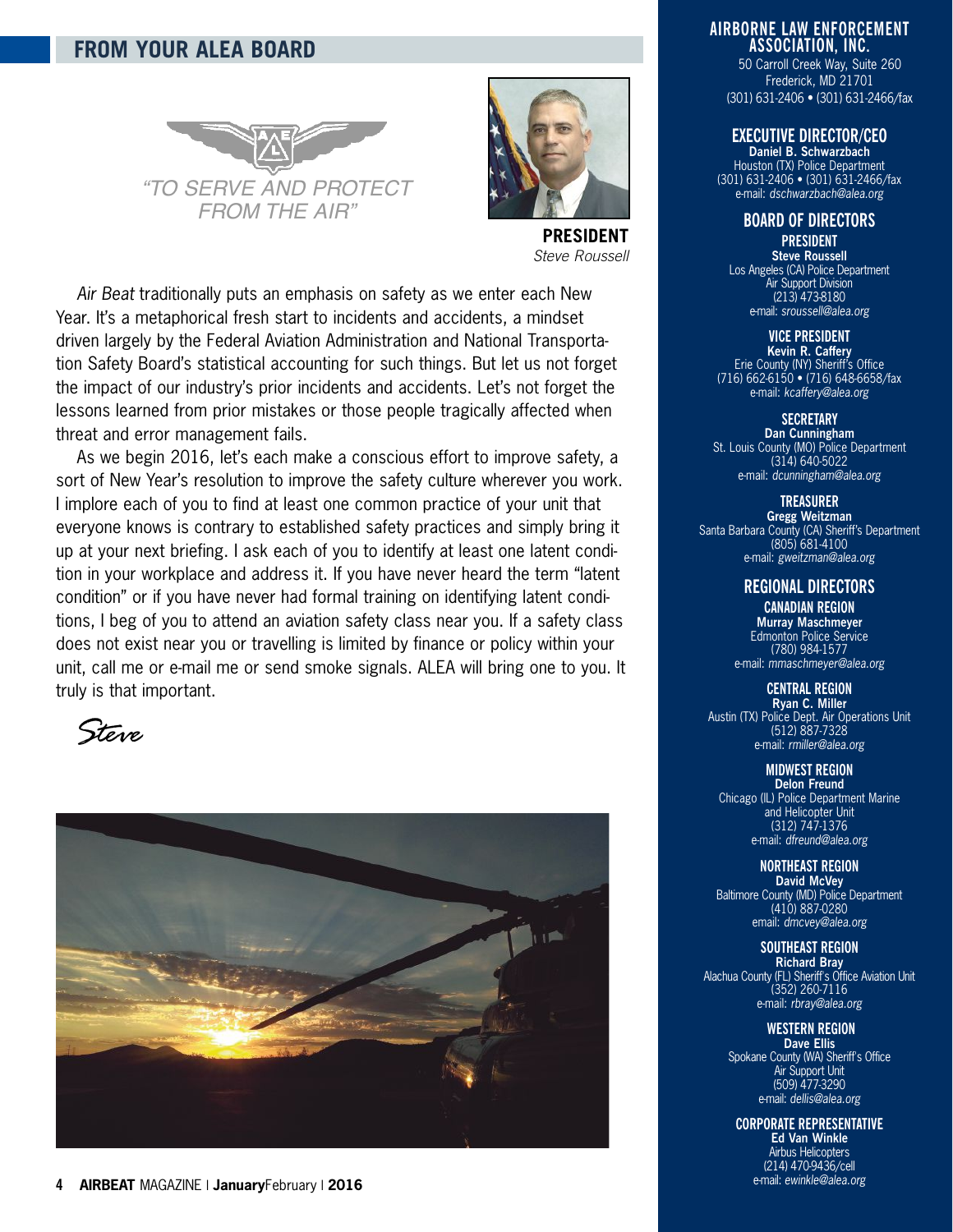#### **AIR BEAT EDITOR-IN-CHIEF Daniel B. Schwarzbach**

(301) 631-2406 • (301) 631-2466/fax e-mail: *dschwarzbach@alea.org*

### **EDITORIAL DIRECTOR**

**Lisa A. Wright** 1120 Pinellas Bayway South #205 St. Petersburg, FL 33715 (727) 343-5600 e-mail: *airbeat@alea.org*

> **COPY EDITOR Shea Gibbs**

#### **CONTRIBUTORS Adam B. Aldous**

Night Flight Concepts, Inc.

**Senior Corporal Mark Colborn** Dallas (TX) Police Department Helicopter Unit

**Steve "Elroy" Colby** Lieutenant Colonel, U.S. Air Force (retired)

**Dudley Crosson, PhD** ALEA Aeromedical Liaison

**Alan Frazier** Deputy Sheriff, Grand Forks (ND) County Sheriff's Office, Assistant Professor, University of North Dakota's School of Aerospace Sciences

**Robert Geving** Enforcement Pilot, Minnesota DNR Enforcement Aviation Unit

**Tania Glenn** President, Tania Glenn and Associates (TGA), PA

> **Sergeant Josh Goldschmidt** Chief Pilot, Portland (OR) Police Bureau Air Support Unit

**Trooper Chris Hecht** Arizona Department of Public Safety

#### **Jason Jensen**

Enforcement Pilot, Minnesota DNR Enforcement Aviation Unit

#### **Matt Johnson**

FAA Designated Pilot Examiner, FAASTeam Rep and member of the United States Helicopter Safety Team (USHST) Human Factors Working Group

> **Lance D. Leone** Certified Aircraft Accident Investigator, United States Coast Guard **Dan Longbrake**

Director of Sales & Marketing, Gibson & Barnes

**Sergeant Joseba Mendizabal** Basque (Spain) Police Department Rescue Unit Helicopter Section

**Terry Palmer**

Director, Helicopter Flight Training Center, Metro Aviation, Inc. **Lieutenant Tom Parker** Chief Pilot, Wayne County (NC) Sheriff's Office

**Bryan Smith** ALEA Safety Program Manager

**Don Roby** ALEA Training Program Manger

**Stan Rose** HAI Director of Safety Outreach

**Robert Sumwalt**

Member, National Transportation Safety Board **Michael K. Walsh** Sales Manager Pilot Equipment, Transaero, Inc.

### **Additional photography courtesy of:**

Jamie Bungard, Jeramy Butler, Robert Denny, Chad Dollick, Delon Freund, Eric Jensen, Minnesota DNR Enforcement Aviation Unit, Dirk Odendaal, Timothy Pruitt, Jason Sams, Kevin Stein, David Youngblut

#### **ADVERTISING**

**Benay Osborne**<br>50 Carroll Creek Way, Suite 260<br>Frederick, MD 21701<br>(301) 631-2406 • (301) 631-2466/fax e-mail: *bosborne@alea.org*

**GRAPHIC DESIGN & PRODUCTION**

**Wright Publishing Group, Inc.** <sup>1120</sup> Pinellas Bayway South #205 St. Petersburg, FL 33715 (727) 343-5600 • www.wrightgrp.com

# **FROM YOUR ALEA EXECUTIVE DIRECTOR/CEO**

Last year at this time, I was informing you of NTSB's decision to include public safety helicopter operations on their 2015 10 Most Wanted List, and what ALEA was doing to address it. I ended my message by stating that our focus would continue to be on providing industryleading education and training programs for the safe and successful completion of each airborne public safety operation, and that this, coupled with your efforts to provide the safest possible public safety aviation operations to your respec-



**EXECUTIVE DIRECTOR/CEO** *Daniel B. Schwarzbach*

tive communities, is the best way to demonstrate to NTSB our displeasure with their targeting of public helicopter operations and to ensure that we are not on this or any other "most wanted" list in the future. I am happy to report that our collective efforts have paid off as our industry was not singled out in the 2016 list. Congratulations. However, that's not to say that there still isn't work to do. One of the areas on which NTSB is focusing in 2016 is the reduction of fatigue-related accidents. As the shift work and extra employment that many of us are involved in makes us prone to fatigue, this should be an area of focus for ALEA as well. The NTSB notes that combating fatigue requires a comprehensive approach focused on research, education and training, technologies, treatment of sleep disorders, hours-ofservice regulations, and on-and-off duty scheduling policies and practices. We have a great team in place, Training Program Manager Don Roby, Safety Program Manager Bryan Smith and ALEA Aeromedical Liaison Dudley Crosson, to address the education and training and research components of their recommendation. If your agency and/or unit has hours-of-service and on-and-off duty scheduling policies, now would be a good time to review them. And if they don't, now is an excellent time to create and institute them.

A couple of other areas in NTSB's 2016 list that may impact our operations are the strengthening of occupant protection systems and the expanding the use of recorders to enhance safety. In regards to occupant protection, I applied and was chosen to serve on FAA's Aviation Rulemaking Advisory Committee (ARAC) Rotorcraft Occupant Protection Working Group (ROPWG), representing ALEA and public safety aviation. The focus of this group will be crash-resistant seat systems and fuel tanks. Any decision to retroactively enforce any action regarding these seat systems and/or fuel tanks could have a major impact on our operations. I will keep you informed.

I want to recognize the combined efforts of Bryan Smith and Don Roby, as well as all of you. Through focusing on IIMC and wire strikes through our safety and training programs, and through your awareness and execution, public safety aviation did not experience a single accident attributed to either of these in 2015. Keep up the good work; however, don't let our recent success in these areas lead to complacency in your operations.

One of my favorite quotes from Colin Powell is, "If you are going to achieve excellence in big things, you develop the habit in little matters. Excellence is not an exception, it is a prevailing attitude." I like to apply this to safety. It's the little things we do each day (pick up FOD, fill out a safety hazard report, use a checklist, wipe up drops of oil, complete a FRAT, etc.) that make safety the prevailing attitude in our operations. And through that prevailing attitude, we achieve excellence. Here's to a safe and productive 2016.

*Dan*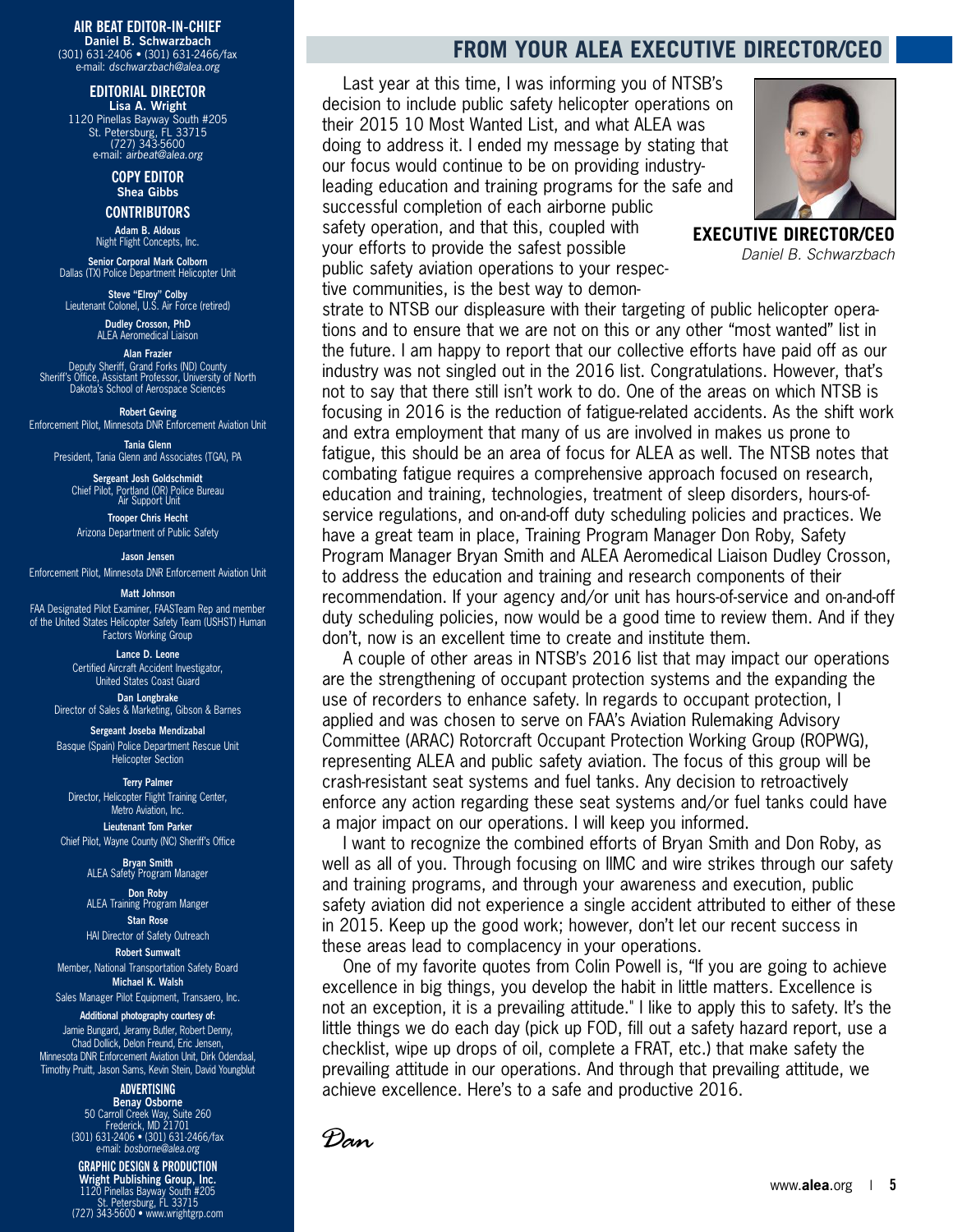

By Matt Johnson, FAA Designated Pilot Examiner, FAASTeam Rep and member of the United States Helicopter Safety Team Human Factors *Working Group*